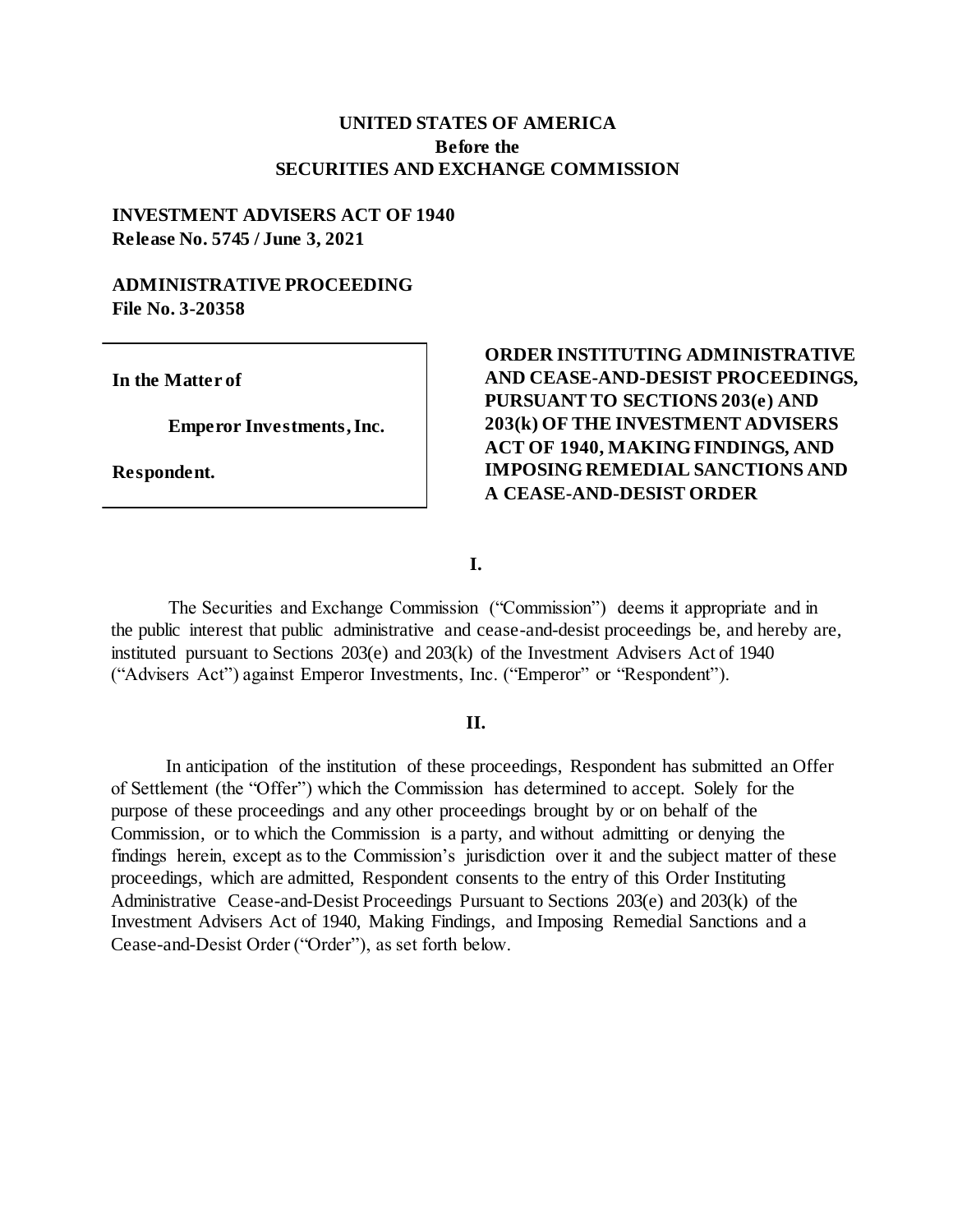#### **III.**

On the basis of this Order and Respondent's Offer, the Commission finds<sup>1</sup> that:

#### **Summary**

1. This matter involves a registered investment adviser, Emperor, which disseminated false and misleading marketing materials and performance data. Emperor operated a "robo-adviser," an automated digital investment advisory program that was marketed to individuals through the Emperor's website, as well as through social media platforms.

2. Throughout its operation, from June 2018 until October 2019 (the "Relevant Period"), Emperor's website, which was accessible to clients and prospective clients, was misleading in several respects. For example, Emperor stated that it had outperformed the market for the past 11 years when, in fact, the claim was based on modeled returns, and Emperor had been in operation for less than two years, during which time it underperformed the market. In addition, Emperor paid bloggers, which were a significant source of Emperor's new clients, for referrals without complying with applicable requirements.

3. Emperor also failed to adopt and implement policies and procedures reasonably designed to prevent violations of the Advisers Act and the rules thereunder. Emperor's dissemination of false and misleading advertising and marketing materials and performance data, along with its failure to comply with requirements concerning the payment of bloggers for client referrals, was caused, in part, by its ineffective compliance program.

## **Respondent**

4. Emperor is a Delaware corporation, with its principal place of business in Guelph, Canada. Emperor registered with the Commission as an investment adviser in March 2017, and terminated its registration with the Commission and ceased operations as an investment adviser in October 2019. Emperor's clients were all based in the United States, and it delivered its advisory services and primarily interacted with clients through its internet website. In its Form ADV filed September 26, 2019, Emperor reported assets under management of \$621,000 as of December 31, 2018.

## **Facts**

## **Emperor's Advertising and Marketing Materials**

l

5. During the Relevant Period, Emperor's publicly available website stated that "Emperor portfolios have been able to outperform the market over the past 11 years." This

 $<sup>1</sup>$  The findings herein are made pursuant to Respondent's Offer and are not binding on any other</sup> person or entity in this or any other proceeding.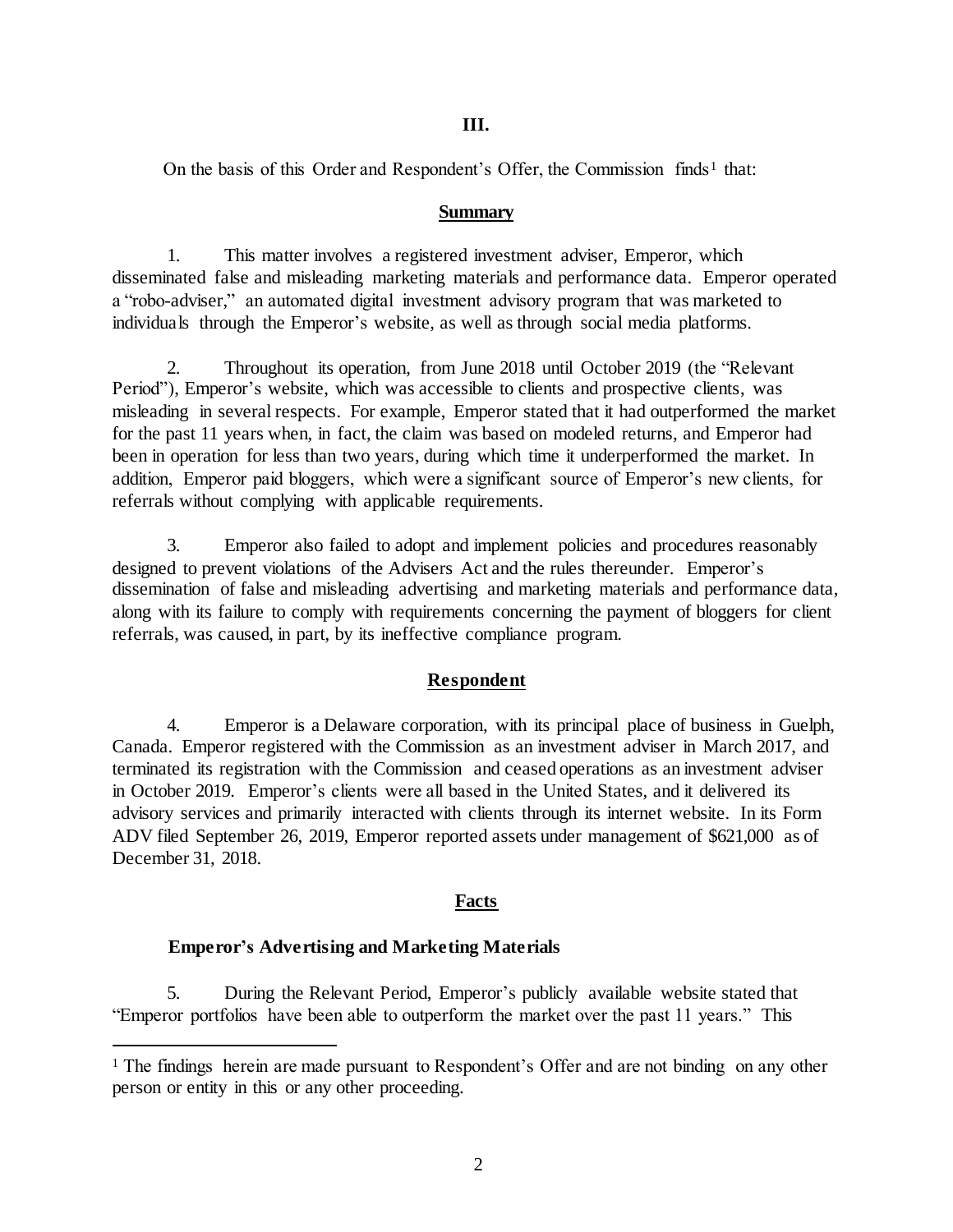representation was based on Emperor's modeled application of its investment strategy for the years 2007 to 2018, and not actual investment performance that it achieved. In fact, Emperor was in operation for less than two years, from June 2018 to October 2019, during which it underperformed the S&P 500 index (the index it was purportedly using as a comparison).

6. In addition, Emperor's website stated that it had achieved an "average annual return of 16.86%." This statement was misleading for two reasons. First, based on its own calculation, Emperor's return was 5.03% during its period of actual operation, which it did not advertise. Second, as discussed, Emperor's purported average annual return of 16.86% was based on modeled testing, which used historical market data and implied Emperor began its operations in 2007 rather than 2018 to project a hypothetical return, without disclosing that this performance was not actual and was based on modeled application of an investment strategy.

7. Emperor's website also stated, "Emperor's technology has been tested for 11 years and has outperformed our closest competitor since inception." This statement was misleading because, as stated above, Emperor was in operation for less than two years. Emperor failed to disclose that its purported eleven-year performance was hypothetical and based on modeled testing.

8. Additionally, Emperor's statement misleadingly compared its modeled performance to the actual, eleven-year performance of another unnamed robo-adviser. Emperor identified this unnamed robo-adviser as its closest competitor despite a significant difference in their respective assets under management.

# **Emperor Paid Bloggers for Client Referrals without Making the Required Disclosures**

9. During the Relevant Period, Emperor conducted a client referral program through which it paid cash compensation to certain bloggers for successfully soliciting new clients to open Emperor accounts. The bloggers would often place an Emperor hyperlink in or near a favorable blog post about Emperor. In total, Emperor paid approximately \$3,400 to these participating bloggers for referring new clients to Emperor and an additional approximately \$12,500 for blogger reviews.

10. Emperor made these payments based on the amount of assets deposited in new accounts from client referrals without the disclosure and documentation required under the Cash Solicitation Rule (Advisers Act Rule 206(4)-3), as in effect during the Relevant Period. Under that Rule, Emperor was required to have a written solicitation agreement with the bloggers to whom it made cash payments for soliciting clients, to require that the bloggers provide certain disclosures to solicited clients, and to receive written acknowledgement of receipt of these disclosure documents by the solicited client before, or at the time of, entering into any written or oral investment advisory contract. Emperor did not fulfill these requirements in conjunction with the referral program.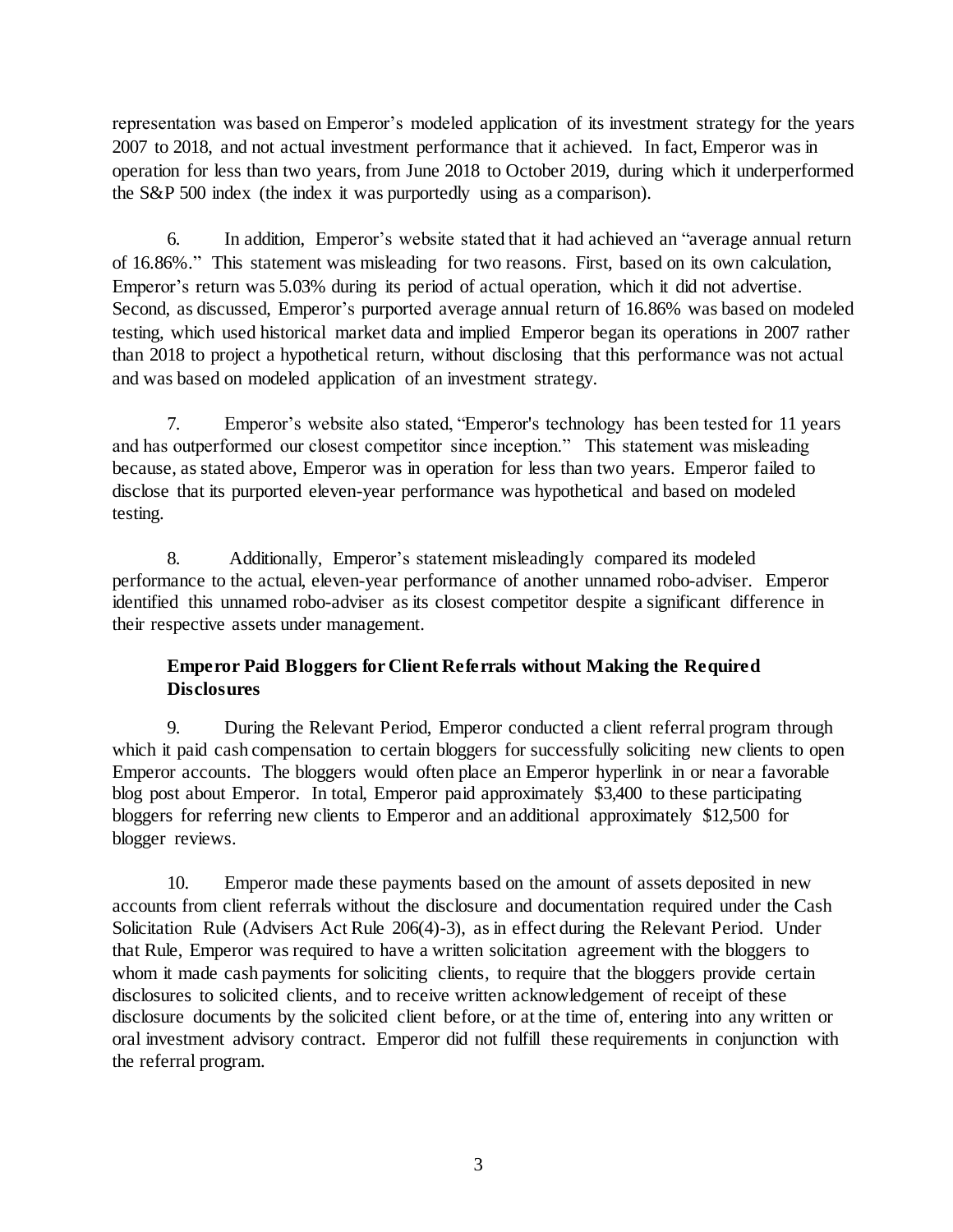## **Emperor's Compliance Failures**

11. The dissemination of misleading marketing materials and performance data was caused, in part, by Emperor's failure to adopt and implement written policies and procedures reasonably designed to prevent violations of the Advisers Act and the rules thereunder. During the Relevant Period, Emperor's policies and procedures required review and approval of any marketing or advertising materials. However, the policies and procedures failed to include a process for confirming the accuracy of statements (including, for example, statements concerning investment performance) made on Emperor's website. Emperor also failed to implement its advertising compliance policy because it did not conduct a review of all marketing materials, as required by the policy.

12. Emperor's internal policies and procedures also stated that Emperor did not pay referral fees. Emperor did not implement its policies and procedures in connection with payments made by Emperor to bloggers for successfully soliciting new clients to open Emperor accounts.

## **Cooperation and Remediation**

l

13. Throughout the staff's investigation, Emperor cooperated with the staff by providing timely, voluntary narrative responses to the questions posed by staff. Emperor met with the staff on multiple occasions and provided detailed factual summaries of relevant information. Emperor was extremely prompt and responsive in addressing staff inquiries. In addition, Emperor repaid fees to investors.

## **Violations**

14. As a result of the conduct described above, Emperor willfully violated Section 206(2) of the Advisers Act, which prohibits an investment adviser from engaging in "any transaction, practice, or course of business which operates as a fraud or deceit upon any client or prospective client." A violation of Section 206(2) of the Advisers Act does not require proof of scienter but, rather, "may rest on a finding of simple negligence." *SEC v. Steadman*, 967 F.2d 636, 643 n. 5 (D.C. Cir. 1992) (citing *SEC v. Capital Gains Research Bureau, Inc.*, 375 U.S. 180, 195 (1963)).<sup>2</sup>

<sup>&</sup>lt;sup>2</sup> "Willfully," for purposes of imposing relief under Section 203(e) of the Advisers Act, "means no more than that the person charged with the duty knows what he is doing.'" *Wonsover v. SEC*, 205 F.3d 408, 414 (D.C. Cir. 2000) (quoting *Hughes v. SEC*, 174 F.2d 969, 977 (D.C. Cir. 1949)). There is no requirement that the actor "also be aware that he is violating one of the Rules or Acts." *Tager v. SEC*, 344 F.2d 5, 8 (2d Cir. 1965). The decision in *The Robare Group, Ltd. v.*  SEC, which construed the term "willfully" for purposes of a differently structured statutory provision, does not alter that standard. 922 F.3d 468, 478-79 (D.C. Cir. 2019) (setting forth the showing required to establish that a person has "willfully omit[ted]" material information from a required disclosure in violation of Section 207 of the Advisers Act).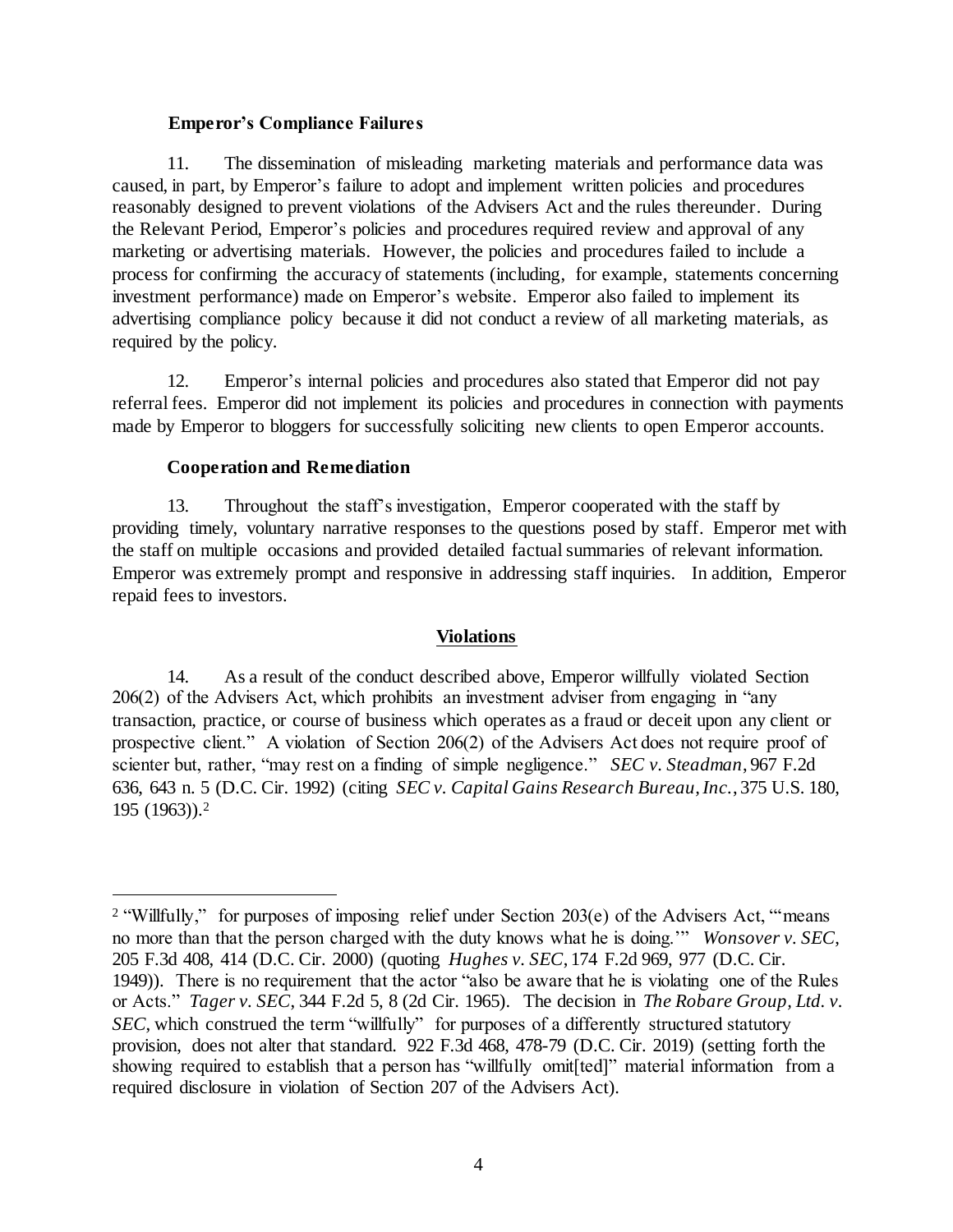15. As a result of the conduct described above, Emperor willfully violated Section 206(4) of the Advisers Act and Rules 206(4)-1, 206(4)-3, and 206(4)-7 thereunder, as in effect during the Relevant Period. Section 206(4) of the Advisers Act makes it "unlawful for any investment adviser . . . to engage in any act, practice, or course of business which is fraudulent, deceptive, or manipulative." A violation of Section 206(4) and the rules thereunder does not require scienter. *Steadman*, 967 F.2d at 647. As in effect during the Relevant Period, Rule 206(4)-1 under the Advisers Act provided that it "shall constitute a fraudulent, deceptive, or manipulative act, practice, or course of business" for a registered investment adviser to "publish, circulate, or distribute any advertisement" which "contains any untrue statement of a material fact, or which is otherwise false or misleading." As in effect during the Relevant Period, Rule 206(4)-3 prescribed requirements a registered adviser generally must satisfy for a cash fee to be properly paid to a solicitor including, among other things, that the solicitor must provide the client with a current copy of both the adviser's and the solicitor's written disclosure documents, and that the adviser must receive from the client a signed and dated acknowledgement of receipt of these disclosure documents before or at the time of entering into any written or oral investment advisory contract with such client. Rule 206(4)-7 under the Advisers Act requires registered investment advisers to, among other things, "[a]dopt and implement written policies and procedures reasonably designed to prevent violation" of the Advisers Act and the rules thereunder.

#### **Emperor's Cooperation and Remediation**

In determining to accept the Offer, the Commission considered Emperor's voluntary remediation and cooperation afforded the Commission staff.

#### **IV.**

In view of the foregoing, the Commission deems it appropriate and in the public interest to impose the sanctions agreed to in Respondent's Offer.

Accordingly, pursuant to Sections 203(e) and 203(k) of the Advisers Act, it is hereby ORDERED that:

A. Respondent cease and desist from committing or causing any violations and any future violations of Sections 206(2) and 206(4) of the Advisers Act and Rules 206(4)-1, 206(4)- 3, and 206(4)-7 promulgated thereunder.

B. Respondent is censured.

C. Respondent shall pay civil penalties of \$25,000.00 (USD) made payable to the Securities and Exchange Commission for transfer to the general fund of the United States Treasury, subject to Exchange Act Section  $21F(g)(3)$ . Payments shall be made in the following installments: Respondent shall make the first installment of \$12,500.00 within ten (10) days of the entry of this order, and the second installment of \$12,500.00 within three hundred sixty (360) days of the entry of this order. Payments shall be applied first to post order interest, which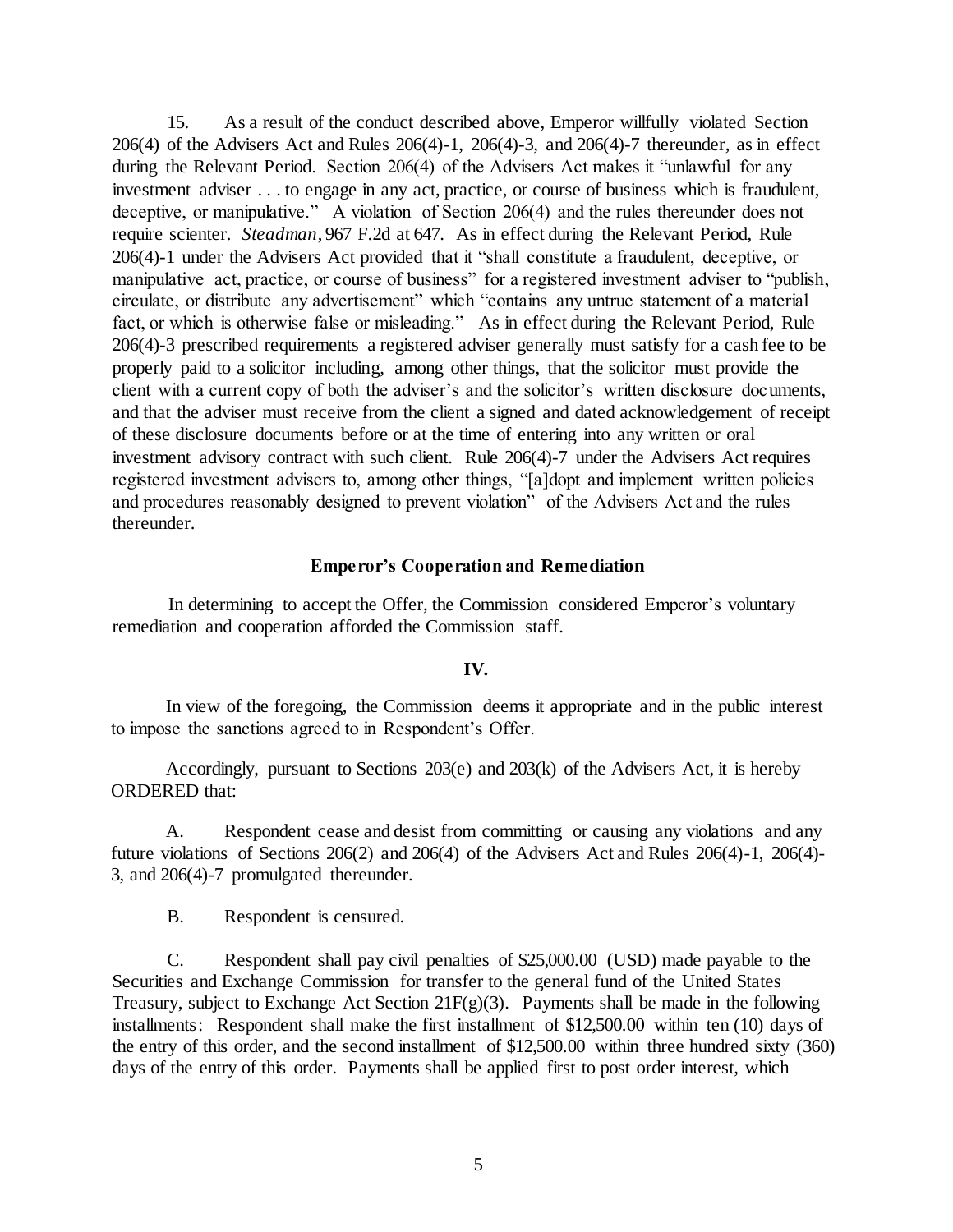accrues pursuant to pursuant to 31 U.S.C. 3717. Prior to making the final payment set forth herein, Respondent shall contact the staff of the Commission for the amount due. If Respondent fails to make any payment by the date agreed and/or in the amount agreed according to the schedule set forth above, all outstanding payments under this Order, including post-order interest, minus any payments made, shall become due and payable immediately at the discretion of the staff of the Commission without further application to the Commission..

Payment must be made in one of the following ways:

- (1) Respondent may transmit payment electronically to the Commission, which will provide detailed ACH transfer/Fedwire instructions upon request;
- (2) Respondent may make direct payment from a bank account via Pay.gov through the SEC website at [http://www.sec.gov/about/offices/ofm.htm;](http://www.sec.gov/about/offices/ofm.htm) or
- (3) Respondent may pay by certified check, bank cashier's check, or United States postal money order, made payable to the Securities and Exchange Commission and hand-delivered or mailed to:

Enterprise Services Center Accounts Receivable Branch HQ Bldg., Room 181, AMZ-341 6500 South MacArthur Boulevard Oklahoma City, OK 73169

Payments by check or money order must be accompanied by a cover letter identifying Emperor as a Respondent in these proceedings, and the file number of these proceedings; a copy of the cover letter and check or money order must be sent to Adam S. Aderton, Co-Chief, Asset Management Unit, Division of Enforcement, Securities and Exchange Commission, 100 F St., NE, Washington, DC 20549-5012.

D. Amounts ordered to be paid as civil money penalties pursuant to this Order shall be treated as penalties paid to the government for all purposes, including all tax purposes. To preserve the deterrent effect of the civil penalty, Respondent agrees that in any Related Investor Action, it shall not argue that it is entitled to, nor shall it benefit by, offset or reduction of any award of compensatory damages by the amount of any part of Respondent's payment of a civil penalty in this action ("Penalty Offset"). If the court in any Related Investor Action grants such a Penalty Offset, Respondent agrees that it shall, within 30 days after entry of a final order granting the Penalty Offset, notify the Commission's counsel in this action and pay the amount of the Penalty Offset to the Securities and Exchange Commission. Such a payment shall not be deemed an additional civil penalty and shall not be deemed to change the amount of the civil penalty imposed in this proceeding. For purposes of this paragraph, a "Related Investor Action"